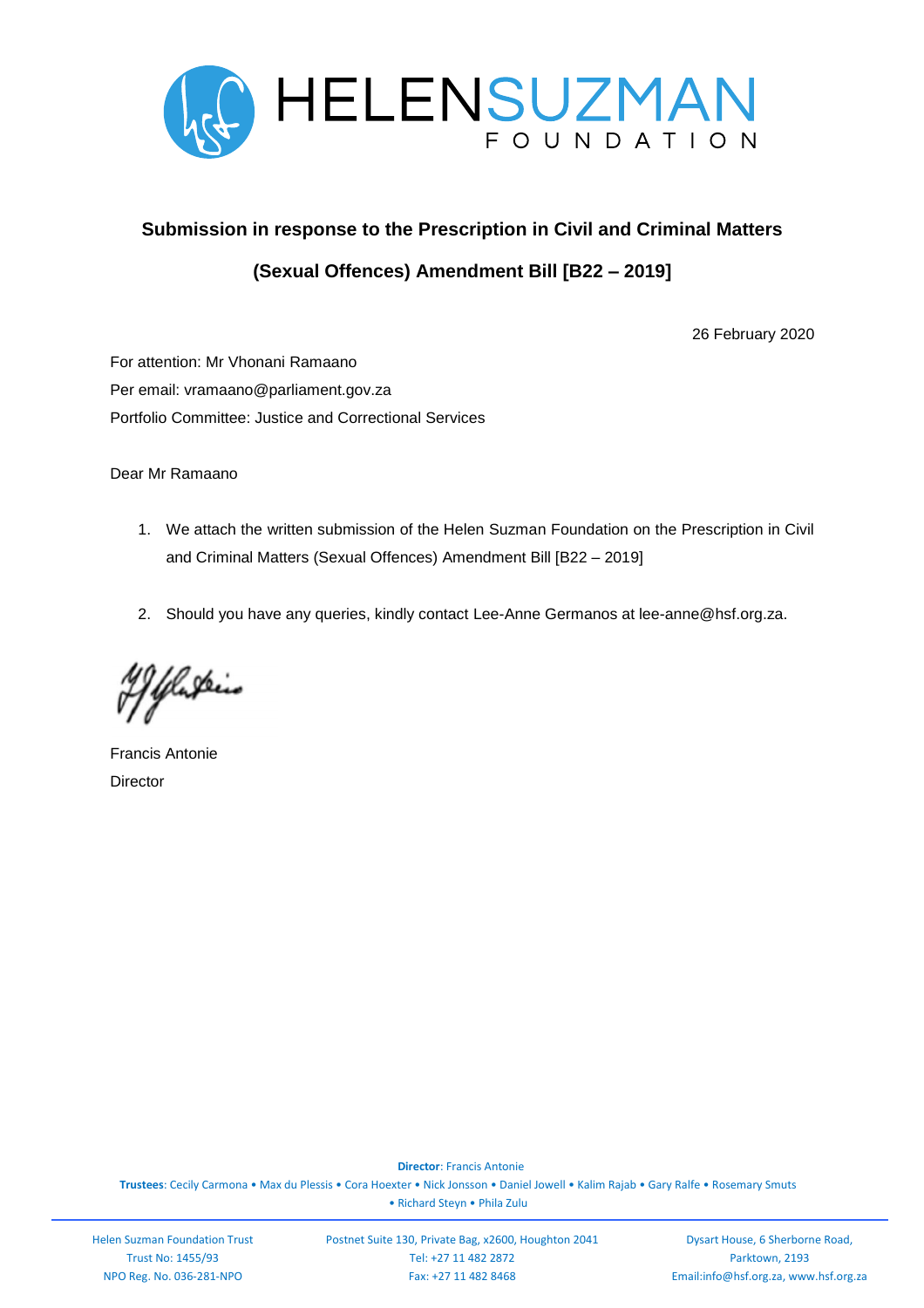#### **1. Introduction**

- 1.1. The Helen Suzman Foundation ("HSF") welcomes the opportunity to make submissions to the Portfolio Committee on Justice and Correctional Services ("the Committee") on the Prescription in Civil and Criminal Matters (Sexual Offences) Amendment Bill [B22 – 2019] ("the Bill").
- 1.2. The HSF is a non-governmental organisation whose main objective is to promote and defend the values of our constitutional democracy in South Africa, with a focus on the rule of law, transparency and accountability.

### **2. Background to the Bill**

- 2.1. The HSF recognises and commends the work of this Committee to bring the provisions of both the Prescription Act and Criminal Procedure Act in line with the interim order in the judgment of *Levenstein and Others v Estate of the Late Sidney Lewis Frankel and Others* 2018 ZACC 16. The Committee's foresight to amend the law on the prescription of civil claims arising from the commission of sexual offences, in addition to the court ordered amendment on prescription for the institution of criminal prosecution, is recognized in particular.
- 2.2. Section 18 of the Criminal Procedure Act placed a bar of 20 years on the right to institute prosecution for all sexual offences other than rape, compelled rape, human trafficking and the use of persons who lack legal capacity for pornographic purposes. The Constitutional Court in *Levenstein* found that there was no rational basis for the distinction among the different sexual offences. As a result, the imposition of a 20 year prescription period for the prosecution of most sexual offences, with an exemption for others, was held to be unconstitutional. The Court ordered that the exemption to prescription placed on prosecution must include "*any sexual offence in terms of the common law or statute*". This would be effective retrospectively from 27 April 1994. This is captured in the Bill.
- 2.3. Section 12(4) of the Prescription Act exempts the prescription of civil claims arising from the commission of certain crimes. The HSF commends the Committee for taking the Constitutional Court judgment in *Levenstein* a step further by amending the Prescription Act to align with the Court's ordered amendment of the Criminal Procedure Act. The exemptions